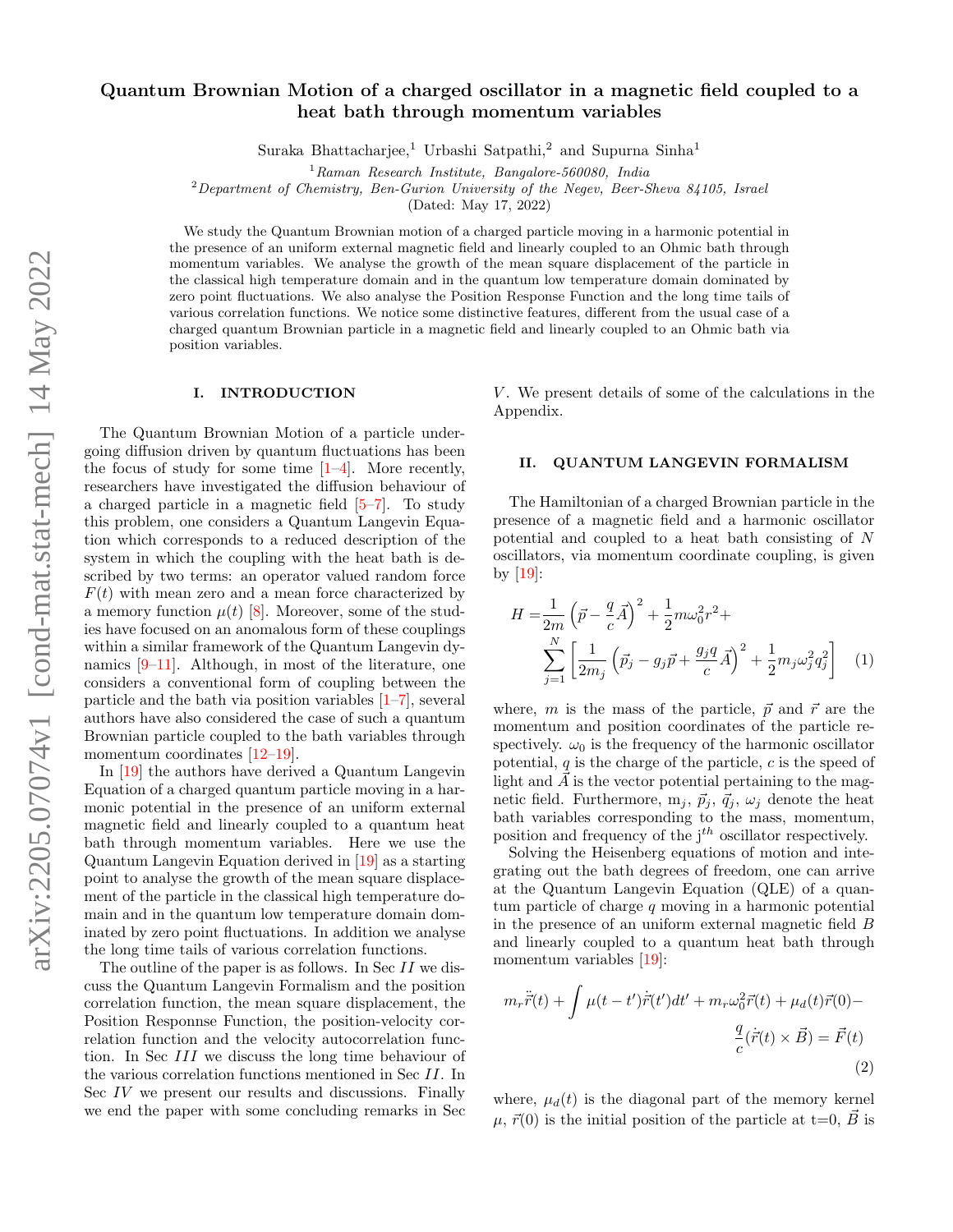the applied magnetic field and  $\vec{F}(t)$  is the random force with the following properties :

$$
\langle F_{\alpha}(t) \rangle = 0 \tag{3}
$$

and

$$
\frac{1}{2}\langle \{F_{\alpha}(t), F_{\beta}(0)\}\rangle = \frac{\hbar \delta_{\alpha\beta}}{\pi} \int_0^{\infty} d\omega \, Re[\mu(\omega)] \frac{\omega^3 m_r}{\omega_0^2 m} \times \coth(\frac{\hbar \omega}{2k_B T}) e^{-i\omega t} \tag{4}
$$

<span id="page-1-10"></span>
$$
\langle [F_{\alpha}(t), F_{\beta}(0)] \rangle = \frac{2\hbar \delta_{\alpha\beta}}{i\pi} \int_0^{\infty} d\omega \, Re[\mu(\omega)] \frac{\omega^3 m_r}{\omega_0^2 m} e^{-i\omega t}
$$
\n(5)

Here  $\alpha, \beta = x, y$  and  $\delta_{\alpha\beta}$  is the Kronecker delta function. and

$$
m_r = m / \left[1 + \sum_{j=1}^{N} \frac{g_j^2 m}{m_j}\right]
$$
 (6)

with  $g_j$  the coupling strength between the particle and the  $j - th$  bath oscillator.

Now, one can define an effective random force  $\vec{G}(t)$  as follows:  $\vec{G}(t) = \vec{F}(t) - \mu_d(t)\vec{r}(0)$ , where  $\vec{G}(t)$  retains all the statistical properties of  $\vec{F}(t)$  [\[8,](#page-9-4) [19\]](#page-9-8). For the Ohmic model,  $\mu_d(t) = \gamma m \delta(t)$  [\[6,](#page-9-9) [7\]](#page-9-3).

Using this, Eq. $(2)$  takes the form:

<span id="page-1-0"></span>
$$
m_r \ddot{\vec{r}}(t) + m_\gamma \dot{\vec{r}}(t) + m_r \omega_0^2 \vec{r} - \frac{q}{c} (\dot{\vec{r}}(t) \times \vec{B}) = \vec{G}(t) \quad (7)
$$

<span id="page-1-3"></span>Taking the Fourier transform of Eq.[\(7\)](#page-1-0) and separating it into  $x$  and  $y$  components we get:

<span id="page-1-2"></span><span id="page-1-1"></span>
$$
-m_r\omega^2 x + im\gamma\omega x + m_r\omega_0^2 x - im\omega_c\omega y = \mathcal{G}_x(\omega)
$$
 (8)  

$$
-m_r\omega^2 y + im\gamma\omega y + m_r\omega_0^2 y + im\omega_c\omega x = \mathcal{G}_y(\omega)
$$
 (9)

where,  $\omega_c = \frac{qB}{mc}$  and  $\mathcal{G}_x(\omega)$  and  $\mathcal{G}_y(\omega)$  are the Fourier transforms of  $G_x(t)$  and  $G_y(t)$  respectively.

Solving Eqs.[\(8\)](#page-1-1) and [\(9\)](#page-1-2), we get  $x(\omega)$  and  $y(\omega)$  as:

$$
x(\omega) = -\frac{-(m_r\omega_0^2 - m_r\omega^2 + im\omega\gamma)(-\mathcal{G}_x) - i\omega\omega_c m(-\mathcal{G}_y)}{m^2\omega_c^2\omega^2 - (m_r\omega_0^2 - m_r\omega^2 + im\omega\gamma)^2}
$$
(10)

$$
y(\omega) = -\frac{-(m_r\omega_0^2 - m_r\omega^2 + im\omega\gamma)(-\mathcal{G}_y) - i\omega\omega_c m(-\mathcal{G}_x)}{m^2\omega_c^2\omega^2 - (m_r\omega_0^2 - m_r\omega^2 + im\omega\gamma)^2}
$$
(11)

The position autocorrelation function as defined in Refs.[\[7,](#page-9-3) [20\]](#page-9-10) is given by:

$$
C_x(\omega) = \frac{1}{2} \langle \{x(\omega), x^*(\omega)\}\rangle \tag{12}
$$

$$
C_y(\omega) = \frac{1}{2} \langle \{y(\omega), y^*(\omega)\}\rangle \tag{13}
$$

Now, we use Eq. $(4)$ , Eq. $(10-11)$  $(10-11)$  and Eq.  $(12-13)$  $(12-13)$  to get  $C_x(\omega) = C_y(\omega) = C(\omega)$  as:

$$
C(\omega) =
$$
\n
$$
\frac{\left(\frac{\hbar \gamma m_r}{\pi \omega_0^2}\right) \omega^3 \left[\frac{1}{m^2} (\omega_0^2 - \omega^2)^2 + \frac{1}{m_r^2} \omega^2 (\omega_c^2 + \gamma^2)\right] \coth\left(\frac{\omega}{\Omega_{th}}\right)}{\left[\left\{\frac{m_r}{m} (\omega_0^2 - \omega^2)^2 + \frac{m}{m_r} \omega^2 (\omega_c^2 + \gamma^2)\right\}^2 - 4\omega^2 \omega_c^2 (\omega_0^2 - \omega^2)^2\right]}
$$
\n(14)

According to the Fluctuation Dissipation Theorem [\[7,](#page-9-3)

 $\Omega_{th}=\frac{2k_{B}T}{\hbar}$ 

[20–](#page-9-10)[22\]](#page-9-11):

<span id="page-1-8"></span><span id="page-1-5"></span><span id="page-1-4"></span>
$$
\frac{1}{\hbar}C(\omega) = \coth\left(\frac{\omega}{\Omega_{th}}\right)R''(\omega) \tag{15}
$$

<span id="page-1-7"></span><span id="page-1-6"></span>where  $R''(\omega)$  is the imaginary part of the Response Function.

In this paper, we study the position autocorrelation function, mean square displacement, response function, position-velocity correlation function and velocity autocorrelation function in the context of a quantum Brownian motion of a charged oscillator in a magnetic field coupled to a bath via momentum coupling.

<span id="page-1-9"></span>(i) The Mean Square Displacement (M.S.D) is defined by [\[6\]](#page-9-9):

$$
M.S.D = 2(C(0) - C(t))
$$
\n(16)

We can express  $C(t)$  in terms of its Fourier transform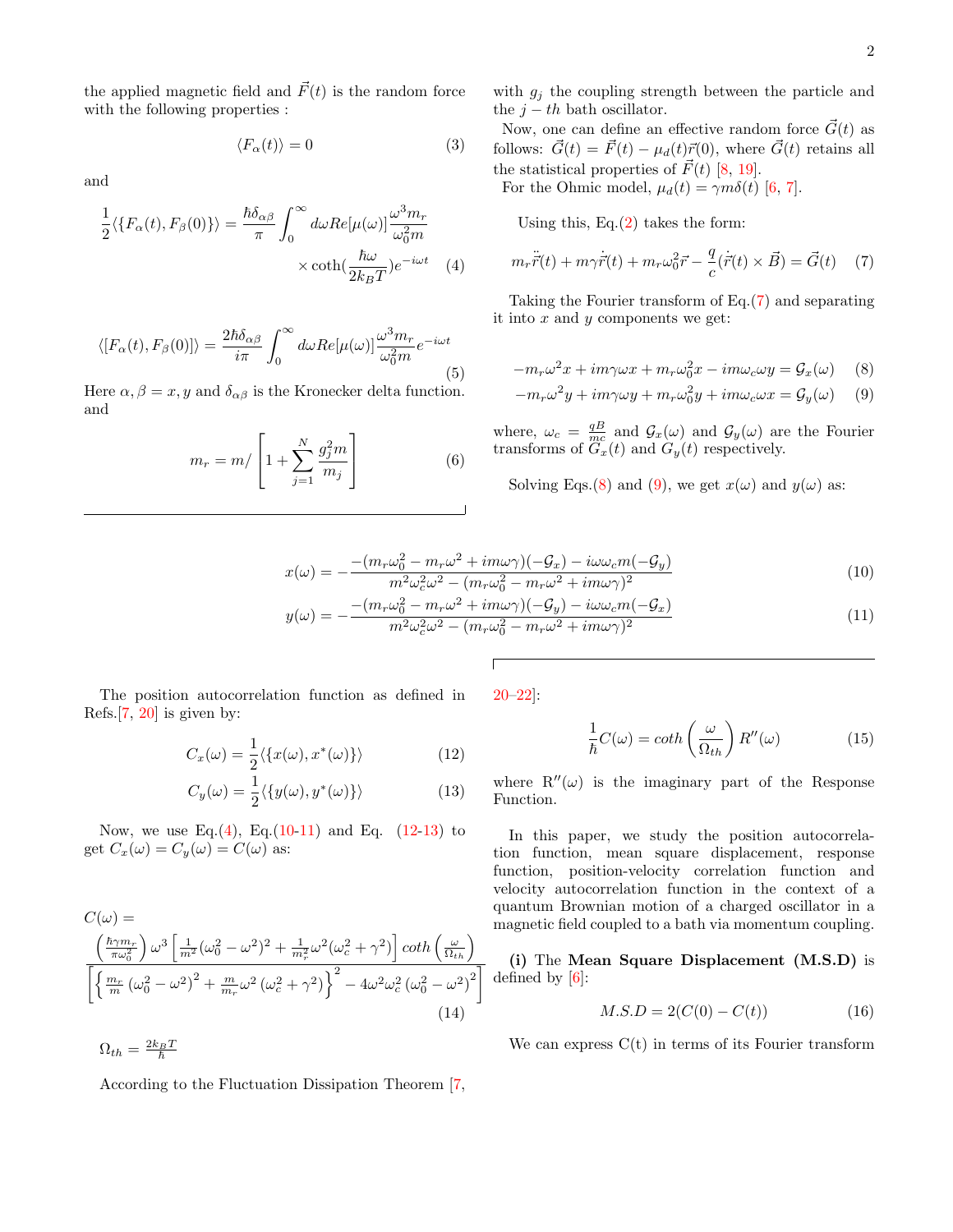$C(\omega)$  as follows:

$$
C(t) = \frac{1}{2\pi} \int_{-\infty}^{\infty} C(\omega)e^{-i\omega t} d\omega
$$

$$
= \frac{\hbar}{2\pi} \int_{-\infty}^{\infty} R''(\omega) \coth\left(\frac{\omega}{\Omega_{th}}\right) e^{-i\omega t} d\omega \qquad (17)
$$

 $R''(\omega)$  has the following poles in the lower half plane:

$$
p_1 = \frac{-m\omega_c - im\gamma + \sqrt{4m_r^2\omega_0^2 + m^2(\omega_c + i\gamma)^2}}{2m_r},
$$
  
\n
$$
p_2 = -\frac{m\omega_c + im\gamma + \sqrt{4m_r^2\omega_0^2 + m^2(\omega_c + i\gamma)^2}}{2m_r},
$$
  
\n
$$
p_3 = \frac{m\omega_c - im\gamma + \sqrt{4m_r^2\omega_0^2 + m^2(\omega_c - i\gamma)^2}}{2m_r},
$$
  
\n
$$
p_4 = \frac{-m\omega_c + im\gamma + \sqrt{4m_r^2\omega_0^2 + m^2(\omega_c - i\gamma)^2}}{2m_r}
$$

and coth  $\left(\frac{\omega}{\Omega_{th}}\right)$  has poles at  $(-\mathrm{in}\pi\Omega_{th})$ , n being any positive integer.

So, using the Cauchy's Residue Theorem, the position correlation function  $C(t)$  can be calculated by summing over the residues at the poles [\[2,](#page-9-12) [20,](#page-9-10) [23\]](#page-10-0):

$$
C(t) = C_1(t) + C_2(t)
$$
 (18)

where,

$$
C_1(t) = (-2\pi i) \sum_{j=1}^{4} \left( Res[C(\omega) exp(-i\omega t), p_j] \right) \tag{19}
$$

$$
C_2(t) = (-i\hbar\Omega_{th})\sum_{n=1}^{\infty} R''(-in\pi\Omega_{th})exp(-n\pi\Omega_{th}t)
$$
 (20)

 $Res[C(\omega), p_i]$  pertains to the residue of  $C(\omega)$  corresponding to the pole at  $p_i$ .

(ii) The Position Response Function  $(R(t))$  is calculated from the position autocorrelation, by the application of the Kramers Kronig transformation and the Fluctuation dissipation theorem  $(15)$ . As already discussed, the imaginary part of the Position Response Function in the frequency domain can be derived from the correlation function using the Fluctuation dissipation theorem [\(15\)](#page-1-8). So, from Eq.[\(14\)](#page-1-9) we get  $R''(\omega)$  as:

$$
R''(\omega) =
$$
  

$$
\left(\frac{\gamma m_r}{\pi \omega_0^2}\right) \omega^3 \left[\frac{1}{m^2}(\omega_0^2 - \omega^2)^2 + \frac{1}{m_r^2} \omega^2 (\omega_c^2 + \gamma^2)\right]
$$
  

$$
\left[\left\{\frac{m_r}{m}(\omega_0^2 - \omega^2)^2 + \frac{m}{m_r} \omega^2 (\omega_c^2 + \gamma^2)\right\}^2 - 4\omega^2 \omega_c^2 (\omega_0^2 - \omega^2)^2\right]
$$
  
(21)

The real part  $(R'(\omega))$  of the Position Response Function can be calculated from the imaginary part  $(R''(\omega))$ using the Kramers Kronig relation given by [\[7,](#page-9-3) [24\]](#page-10-1):

$$
R'(\omega) = \frac{1}{\pi} \int_{-\infty}^{\infty} \frac{\omega' R''(\omega)}{(\omega'^2 - \omega^2)} d\omega \tag{22}
$$

Similar to  $C(\omega)$ ,  $R''(\omega)$  has poles at  $\omega' = p_i$  (for i=1,...4) and at  $\omega' = \pm \omega$ .

<span id="page-2-3"></span>The residues at  $\omega' = \omega$  and  $-\omega$  cancel out. Thus  $R'(\omega)$ is derived using the Cauchy's residue theorem:

$$
R'(\omega) = (-2\pi i) \sum_{j=1}^{4} (Res[\frac{\omega' R''(\omega)}{\pi(\omega'^2 - \omega^2)}, p_j])
$$
 (23)

The total Position Response Function is then calculated as:

$$
R(\omega) = R'(\omega) + iR''(\omega) \tag{24}
$$

Then the Position Response Function  $R(t)$  in the time domain is easily derived via the Fourier transform of  $R(\omega)$ obtained from the above formalism:

$$
R(t) = \frac{1}{2\pi} \int_{-\infty}^{\infty} R(\omega)e^{-i\omega t} d\omega
$$
 (25)

This calculation shows that the response function exhibits an exponential decay from a finite value at  $t=0$ , which is distinct from the position coupling case which shows a rise in the response function starting from  $t=0$ and settling to a constant as t increases.

For the simplest case, one may consider the particle in the absence of a magnetic field, i.e,  $\omega_c=0$  and the response function works out to be:

$$
R(t) = \left[ \frac{\left\{ (m\gamma\omega_p) \cos\left(\frac{\omega_p t}{2m_r}\right) + \left(\omega_p^2 - 2m_r^2 \omega_o^2\right) \sin\left(\frac{\omega_p t}{2m_r}\right) \right\}}{\pi m m_r \omega_0^2 \omega_p} \right] \times
$$
  
\n
$$
exp(-\frac{m\gamma t}{2m_r})
$$
\n(26)

<span id="page-2-0"></span>where,  $\omega_p = \sqrt{4m_r^2\omega_0^2 - m^2\gamma^2}$ .

It can be seen from Eq. $(26)$  that, at t=0, R(t) reduces to  $\frac{\gamma}{\pi m_r \omega_0^2}$  and we notice a subsequent exponential decay at long times. Interestingly, this form of the Position Response Function is similar to that of the Velocity Response Function that one gets in the case of a coupling to the bath via position variables. It could perhaps be due to the fact that the momentum and the position are related via a time derivative and this leads to the difference that we observe between the two cases (the case of a bath coupled via position variables and the one in which the bath is coupled via momentum variables).

(iii) The Position-Velocity Correlation Function  $(C_{x-v}(t))$  is derived from the position autocorrelation function [\[7\]](#page-9-3):

<span id="page-2-1"></span>
$$
C_{p-v}(t) = \frac{d}{dt}C_x(t)
$$
\n(27)

In the Fourier space:

<span id="page-2-2"></span>
$$
C_{p-v}(\omega) = -i\omega C_x(\omega)
$$
 (28)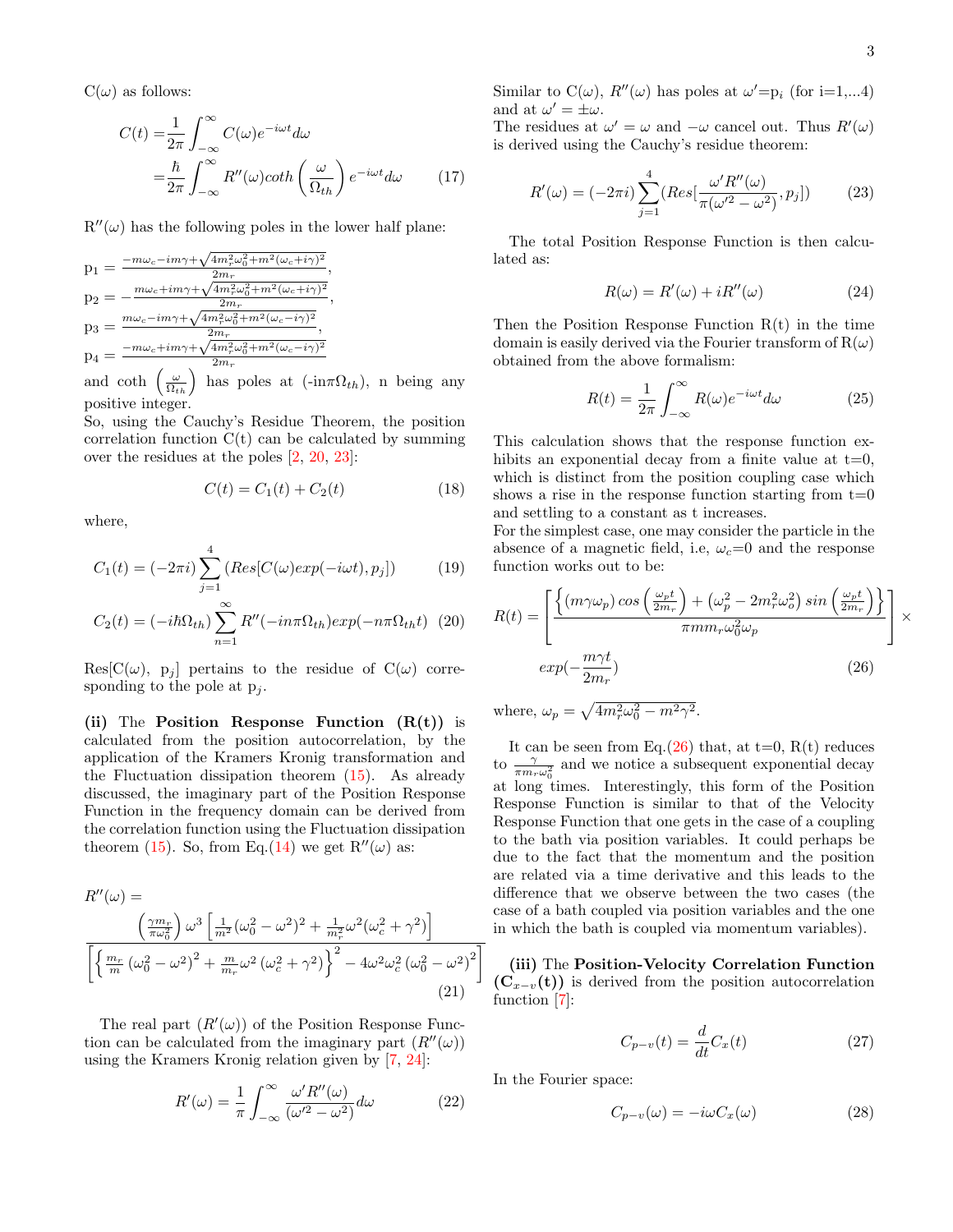Using Eqs. $(14)$ ,  $(27)$  and  $(28)$ :

$$
C_{p-v}(t) = C_{p-v_1}(t) + C_{p-v_2}(t)
$$
\n(29)

where,

$$
C_{p-v_1}(t) = (-2\pi i) \sum_{j=1}^{4} (Res[C_{p-v}(\omega)exp(-i\omega t), p_j])
$$
\n(30)

$$
C_{p-v_2}(t) = \left(i\hbar\pi\Omega_{th}^2\right) \sum_{n=1}^{\infty} nR''(-in\pi\Omega_{th})exp(-n\pi\Omega_{th}t)
$$
\n(31)

(iv) Similar to the case of the position-velocity correlation function, the Velocity Autocorrelation Function  $(C_v)$  is calculated as follows [\[7\]](#page-9-3):

$$
C_v(t) = -\frac{d^2}{dt^2}C_x(t)
$$
\n(32)

In the Fourier space:

$$
C_v(\omega) = \omega^2 C_x(\omega) \tag{33}
$$

Using Eqs. $(14)$ ,  $(32)$  and  $(33)$ :

$$
C_v(t) = C_{v_1}(t) + C_{v_2}(t)
$$
\n(34)

where,

$$
C_{v_1}(t) = (-2\pi i) \sum_{j=1}^{4} (Res[C_v(\omega)exp(-i\omega t), p_j])
$$
 (35)

$$
C_{v_2}(t) = \left(i\hbar\pi^2\Omega_{th}^3\right) \sum_{n=1}^{\infty} n^2 R''(-in\pi\Omega_{th}) exp(-n\pi\Omega_{th}t)
$$
\n(36)

## III. LONG TIME BEHAVIOUR OF THE CORRELATION FUNCTIONS

In this section, we have analyzed the long time behaviour of the correlation functions at finite low temperatures and extended the results to get the behaviour in the zero temperature Quantum regime.

# A. Position Autocorrelation Function

As discussed in the previous section, the position autocorrelation function at any temperature is given by Eq.[\(17\)](#page-2-3). At low temperatures,  $\exp(-\gamma t)$  falls off faster than exp( $-n\pi\Omega_{th}$ t) and the long time behaviour of the correlation function is determined by  $C_2(t)$  (see Appendix for details). Therefore, at finite low temperatures at long times we get:

$$
C(t) = C_2(t) = (-i\hbar\Omega_{th})\sum_{n=1}^{\infty} R''(-in\pi\Omega_{th})exp(-n\pi\Omega_{th}t)
$$
\n(37)

Now, expanding the imaginary part of the response function  $R''(\omega)$  in a power series using Eq.[\(14\)](#page-1-9) and Eq. $(15)$ , we get:

$$
R''(\omega) = \frac{\gamma}{\pi m_r \omega_0^6} \omega^3 + \frac{(2m_r^2 \omega_0^2 - m^2 (\gamma^2 - 3\omega_c^2))\gamma}{\pi m_r^3 \omega_0^{10}} \omega^5 +
$$
  

$$
\frac{(3m_r^4 \omega_0^4 - 4m^2 m_r^2 \omega_0^2 (\gamma^2 - 3\omega_c^2) + m^4 (5\omega_c^4 - 10\omega_c^2 \gamma^2 + \gamma^4))}{m_r^6 \omega_0^{12}} \times
$$
  

$$
\left(\frac{\gamma m_r}{\pi \omega_0^2}\right) \omega^7 + \dots \dots \tag{38}
$$

Using the above power series expansion, we obtain from Eq. $(37)$  [\[2,](#page-9-12) [20\]](#page-9-10):

<span id="page-3-0"></span>
$$
C(t) = -i(\hbar\Omega_{th})\left[\frac{\gamma}{\pi m_r\omega_0^6}(-i\pi\Omega_{th})^3\sum_{n=1}^{\infty}n^3exp(-n\pi\Omega_{th}t) + \frac{\gamma(2m_r^2\omega_0^2 - m^2(\gamma^2 - 3\omega_c^2))}{\pi m_r^3\omega_0^{10}}(-i\pi\Omega_{th})^5\sum_{n=1}^{\infty}n^5exp(-n\pi\Omega_{th}t) + \dots \right]
$$
\n(39)

<span id="page-3-1"></span>
$$
C(t) = \frac{\hbar \pi^2 \Omega_{th}^4 \gamma}{mm_r \omega_0^6} \frac{e^{\pi \Omega_{th}t} (1 + 4e^{\pi \Omega_{th}t} + e^{2\pi \Omega_{th}t})}{(e^{\pi \Omega_{th}t} - 1)^4} - \frac{\hbar \pi^4 \Omega_{th}^6 \gamma (2m_r^2 \omega_0^2 - m^2 (\gamma^2 - 3\omega_c^2))}{mm_r^2 \omega_0^{10}} \times \frac{e^{\pi \Omega_{th}t} (1 + 26e^{\pi \Omega_{th}t} + 66e^{2\pi \Omega_{th}t} + 26e^{3\pi \Omega_{th}t} + e^{4\pi \Omega_{th}t})}{(e^{\pi \Omega_{th}t} - 1)^6} + \dots
$$
\n(40)

At finite temperatures and long times,  $\pi \Omega_{th} t >> 1$  and thus we get an exponential decay of the position autocorrelation function:

<span id="page-3-4"></span>
$$
C(t) = A_c exp[-\pi \Omega_{th} t] \tag{41}
$$

where,

$$
A_c = \frac{\hbar \pi^2 \Omega_{th}^4 \gamma}{m m_r \omega_0^6} - \frac{\hbar \pi^4 \Omega_{th}^6 \gamma (2m_r^1 \omega_0^2 - m^2 (\gamma^2 - 3 \omega_c^2))}{m m_r^3 \omega_0^{10}} + \dots \dots \tag{42}
$$

In contrast, at  $T \longrightarrow 0$ , we expand  $e^{\pi \Omega_{th} t}$  as a Taylor series and we get a power law behaviour, similar to the case of a particle coupled to a bath via a position coordinate coupling [\[2,](#page-9-12) [20\]](#page-9-10), albeit, with higher power exponents.

<span id="page-3-3"></span>
$$
C(t) = A_{1c}t^{-4} + A_{2c}t^{-6} + \dots \tag{43}
$$

where,

$$
A_{1c} = \frac{6\gamma}{2\pi^2 m_r \omega_0^6},
$$
  
\n
$$
A_{2c} = \frac{-120(2m_r^2\omega_0^2 - m^2(\gamma^2 - 3\omega_c^2))\gamma}{2\pi^2 m_r^3 \omega_0^{10}}.
$$

<span id="page-3-2"></span>It is evident from Eq.[\(43\)](#page-3-3) that at long times the position autocorreation function falls off as  $t^{-4}$ , which is faster than the  $t^{-2}$  fall off of the position autocorrelation function of a particle coupled to the heat bath via a position coordinate coupling [\[20\]](#page-9-10).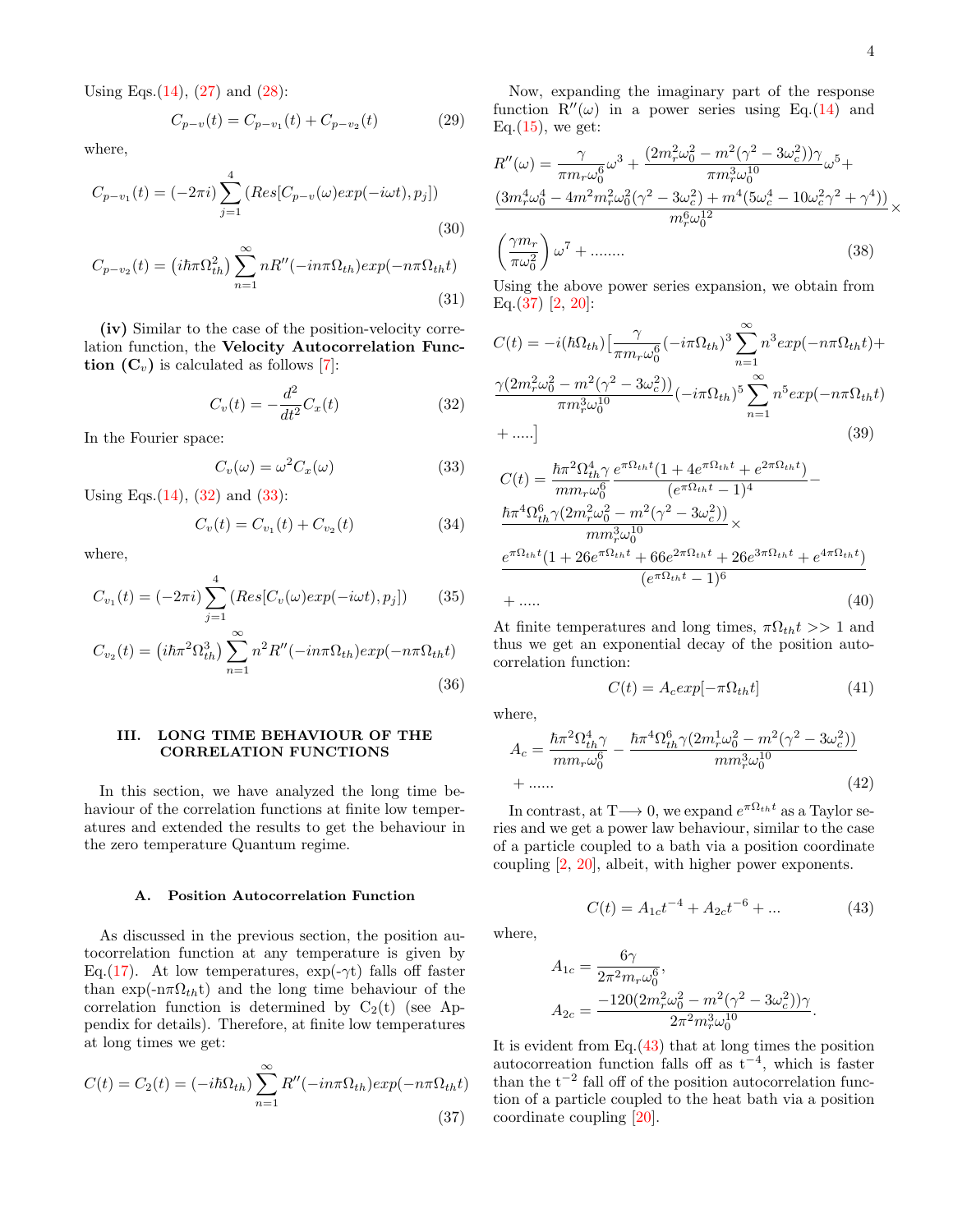# B. Position-Velocity Correlation Function

The position-velocity correlation function is calculated using Eq. $(27)$  and the long time behaviour is determined at low temperatures.

At finite temperatures, the position velocity correlation function is derived from Eq.[\(41\)](#page-3-4):

$$
C_{p-v}(t) = -\pi \Omega_{th} A_c(t) exp[-\pi \Omega_{th} t]
$$
  
=  $A_{c_{p-v}}(t) exp[-\pi \Omega_{th} t]$  (44)

where  $A_{c_{p-v}}(t) = -\pi \Omega_{th} A_c(t)$ . At  $T \rightarrow 0$ ,

$$
C_{p-v}(t) = A_{1c_{p-v}}t^{-5} + A_{2c_{p-v}}t^{-7} + \dots \tag{45}
$$

where,

$$
A_{1c_{p-v}} = -4A_{1c},
$$
  

$$
A_{2c_{p-v}} = -6A_{2c}
$$

#### C. Velocity Autocorrelation Function

The velocity autocorrelation function is calculated using Eq.[\(32\)](#page-3-0) and the long time behaviour is determined at low temperatures.

At finite temperatures, the velocity autocorrelation function is derived from Eq. $(41)$ :

$$
C_v(t) = -\pi^2 \Omega_{th}^2 A_c(t) exp[-\pi \Omega_{th} t]
$$
  
=  $A_{cv}(t) exp[-\pi \Omega_{th} t]$  (46)

where,  $A_{c_v}(t) = -\pi^2 \Omega_{th}^2 A_c(t)$ . At  $T\rightarrow 0$ ,

$$
C_v(t) = A_{1c_v}t^{-6} + A_{2c_v}t^{-8} + \dots \tag{47}
$$

where,

$$
A_{1c_v} = 5A_{1c_{p-v}} = -20A_{1c},
$$
  
\n
$$
A_{2c_v} = 7A_{2c_{p-v}} = -42A_{2c}
$$

### IV. RESULTS AND DISCUSSIONS

In this section, we have plotted and analyzed our results based on the graphical representations of the derived quantities.

In Fig.(1) we have plotted the total response function  $R(t)$  as a function of time for under-damped and overdamped cases. Figs.(2) and (3) display the mean square displacement (MSD) and the correlation functions at a finite temperature and  $T \rightarrow 0$  respectively for various damping regimes.



FIG. 1: The response function versus time for  $\omega_0 = 1$ , m=1, m<sub>r</sub>=0.5: (a)  $\omega_c=10$ ,  $\gamma = 2$ ; (b)  $\omega_c=1.2$ ,  $\gamma = 10$ ;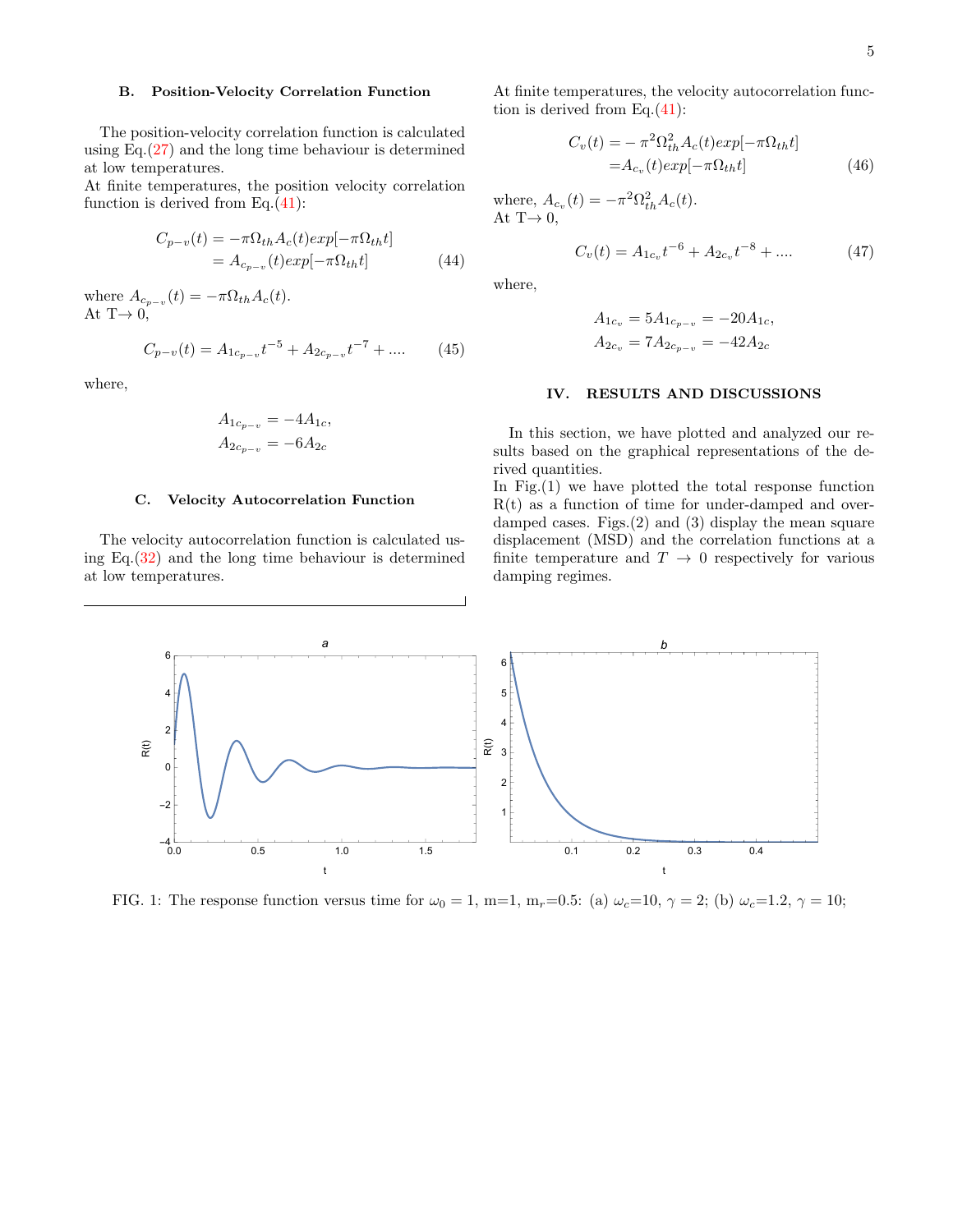

FIG. 2: The mean square displacement (MSD) and correlation function plots as a function of time at a finite temperature for  $\omega_0 = 1$ , m=1, m<sub>r</sub>=0.5,  $\Omega_{th}$ =0.03: (a) MSD for  $\omega_c=10$ ,  $\gamma = 2$ ; (b) MSD for  $\omega_c=1.2$ ,  $\gamma = 10$ ; (c) Position autocorrelation for  $\omega_c=10$ ,  $\gamma=2$ ; (d) Position autocorrelation for  $\omega_c=1.2$ ,  $\gamma=10$  in log-log scale; (e) Position-velocity correlation for  $\omega_c=10$ ,  $\gamma=2$ ; (f) Position-velocity correlation for  $\omega_c=1.2$ ,  $\gamma=10$  in log-log scale; (g) Velocity autocorrelation for  $\omega_c=10$ ,  $\gamma=2$ ; (h) Velocity autocorrelation for  $\omega_c=1.2$ ,  $\gamma=10$  in log-log scale [The orange dashed lines in the plots represent the long time exponential behaviours of the correlation functions].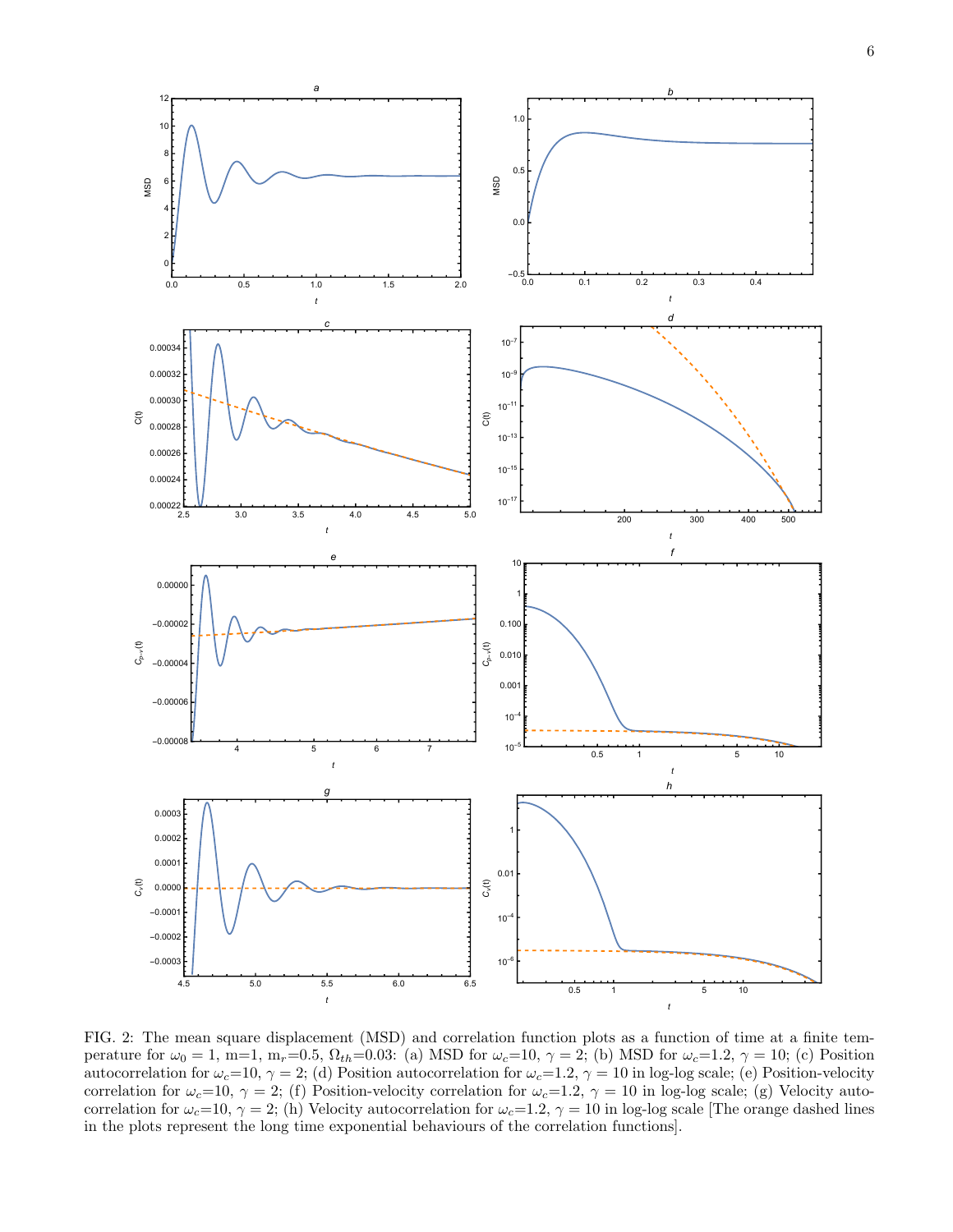

FIG. 3: The mean square displacement (MSD) and correlation function plots as a function of time at  $T\to 0$  for  $\omega_0 = 1$ , m=1, m<sub>r</sub>=0.5,  $\Omega_{th}$ =10<sup>-6</sup>: (a) MSD for  $\omega_c$ =10,  $\gamma$  = 2; (b) MSD for  $\omega_c$ =1.2,  $\gamma$  = 10; (c) Position autocorrelation for  $\omega_c=10$ ,  $\gamma=2$ ; (d) Position autocorrelation for  $\omega_c=1.2$ ,  $\gamma=10$ ; (e) Position-velocity correlation for  $\omega_c=10$ ,  $\gamma=2$ ; (f) Position-velocity correlation for  $\omega_c=1.2$ ,  $\gamma=10$ ; (g) Velocity autocorrelation for  $\omega_c=10$ ,  $\gamma=2$ ; (h) Velocity autocorrelation for  $\omega_c=1.2$ ,  $\gamma=10$  [The orange dashed lines in the plots represent the long time power law behaviours of the correlation functions].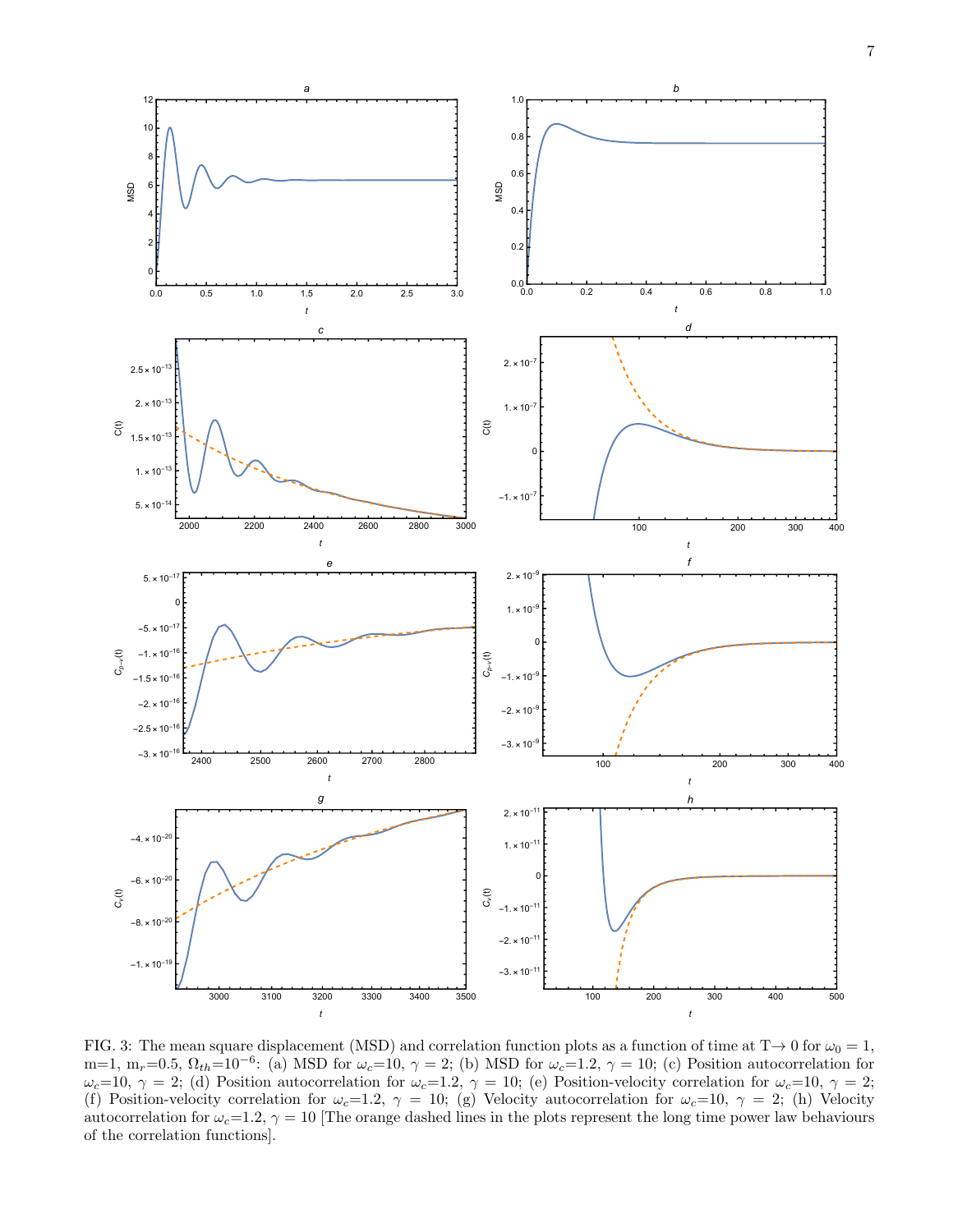In Fig.(1a), we notice that the Position Response Function in the under-damped regime initially shows an oscillatory behaviour starting from a finite value and then settles to zero with increasing time. On the other hand, the Response Function in the over-damped regime exhibits an exponential decay from  $\frac{\gamma}{\pi m_r \omega_0^2}$  at t=0. As discussed in the previous section, this kind of behaviour resembles the Velocity Response Function, obtained as the derivative of the Position Response Function for coupling through position coordinate. The sharp contrast stems from the  $\omega^3$ dependence of force correlations (see Eq. $(5)$ ) in the case of a bath coupled via momentum variables, which is in contrast to the case of a bath coupled via position variables, where the force correlation varies linearly with  $\omega$ . This kind of a behaviour is expected in the case of a bath coupled via momentum variables since the position and momentum are conjugate variables connected by a time derivative.

One noticeable distinctive feature of the plots of the  $\text{MSD}$  versus t is the fact that the MSD settles to a constant value  $(2C_x(0))$  at long times over the entire range of temperatures. This feature survives even when one removes the harmonic confinement. This is strikingly different from the case of a bath with a position coordinate coupling, where the MSD exhibits a linear behaviour with time in the absence of a harmonic potential (i.e. for  $\omega_0 = 0$  and settles to a constant value in the presence of a harmonic confinement (i.e. for a nonzero  $\omega_0$ ) [\[6\]](#page-9-9). Similar to the Position Response Function, this behaviour of the MSD is attributed to the decay of position autocorrelation function  $(C_x(t))$  to zero, with increasing time, due to the fact that the force correlation (see Eq. $(5)$ ) goes as  $\omega^3$ .

We have also plotted the correlation functions at finite and  $T\rightarrow 0$  temperatures and analyzed the long time behaviours of the correlation functions, similar to our previously reported work on the quantum Brownian motion of a particle coupled to a bath via a position coordinate coupling [\[20\]](#page-9-10).

At finite temperatures, the correlation functions display an exponential decay at long times as discussed in the previous section. However, at  $T \to 0$ , we notice a transition from a power law to an exponential behaviour around a time scale set by  $\frac{\hbar}{2\pi k_BT}$  [\[2,](#page-9-12) [20\]](#page-9-10). This can be clearly seen from the above plots, where, the orange dashed lines in  $(Figs.(1c)-(1h))$  represent the long time exponential behaviour at finite temperatures, whilst the orange dashed curves in  $(Figs.(2c)-(2h))$  represent the power law tails at long times for  $T \to 0$ . It can be noticed that the  $t^{-4}, t^{-5}, t^{-6}$  power law decays of the position autocorrelation function  $(C(t))$ , position-velocity correlation function  $(C_{p-v}(t))$  and velocity autocorrelation function  $(C_v(t))$  respectively are sharper compared to the case of a position coordinate coupling  $(t^{-2}$  for  $C(t)$ ,  $t^{-3}$  for  $C_{p-v}(t)$ ,  $t^{-4}$  for  $C_v(t)$  [\[20\]](#page-9-10). Hence, it can be inferred from the behaviours of the MSD and the correlation functions, that the effect of harmonic confinement is more pronounced for a particle coupled to the heat

bath via momentum coordinate coupling. It may also be noted that, the  $t^{-4}$  decay of the position autocorrelation function in the case of a coupling to the bath via a momentum coordinate is exactly same as the  $t^{-4}$  power law decay of the velocity autocorrelation function in the case of a coupling to the bath via a position coordinate coupling.

#### V. CONCLUSION

We have derived the mean square displacement, position response function and the position autocorrelation, position-velocity correlation and velocity autocorrelation functions of a charged harmonically confined Quantum Brownian particle in the presence of a magnetic field and attached to a heat bath via a momentum coordinate coupling. There are quite a few studies on the case of a momentum coordinate coupling to a bath of a Quantum Brownian particle  $[12-19]$  $[12-19]$ . Nevertheless, the study of a system coupled to a heat bath via a momentum coordinate coupling still remains a relatively unexplored area in the context of Quantum Brownian motion, in particular in the context of a charged harmonically confined quantum Brownian particle coupled to a heat bath. In [\[19\]](#page-9-8) the Quantum Langevin Equation for a charged harmonic oscillator coupled to a heat bath via a momentum coordinate coupling and in the presence of a magnetic field has been derived. We have, however, gone far beyond that and derived the MSD, the position response function and the correlation functions and analyzed their long time behaviours at finite and near zero temperatures.

Here, we notice two distinctive features in the behaviours of the MSD and position response function  $(R(t))$ , which can be seen in Figs. $(1a,b)$ ,  $(2a,b)$  and (3a,b). The MSD settles down to a constant value at long times, which persists even in the absence of a confining potential, whereas,  $R(t)$  shows an exponential decay, starting from a finite value at  $t=0$ . These behaviours of the MSD and  $R(t)$  are in sharp contrast to the case of a particle coupled to a bath via a position coupling [\[7\]](#page-9-3) and the origin of these anomalous behaviours can be traced to the  $\omega^3$  dependence of the force correlation functions as given in Eq.[\(5\)](#page-1-10). Moreover, it can be surmised that the position response function in the case of a coupling via a momentum coordinate behaves as the velocity response function for the conventional case of a particle coupled to a bath via a position coordinate coupling, as position and momentum are conjugate variables connected by a derivative.

Furthermore, the formalism discussed here can be applied to other bath models and for generalized forms of couplings, for instance for a coupling strength varying as  $\omega^{\delta}$  at low frequency for various values of  $\delta$  and at all temperatures [\[4\]](#page-9-1). The change in the low frequency behaviours of the coupling strength is supposed to change the low frequency correlation function and the long time behaviours as we notice the anomalous behaviours of the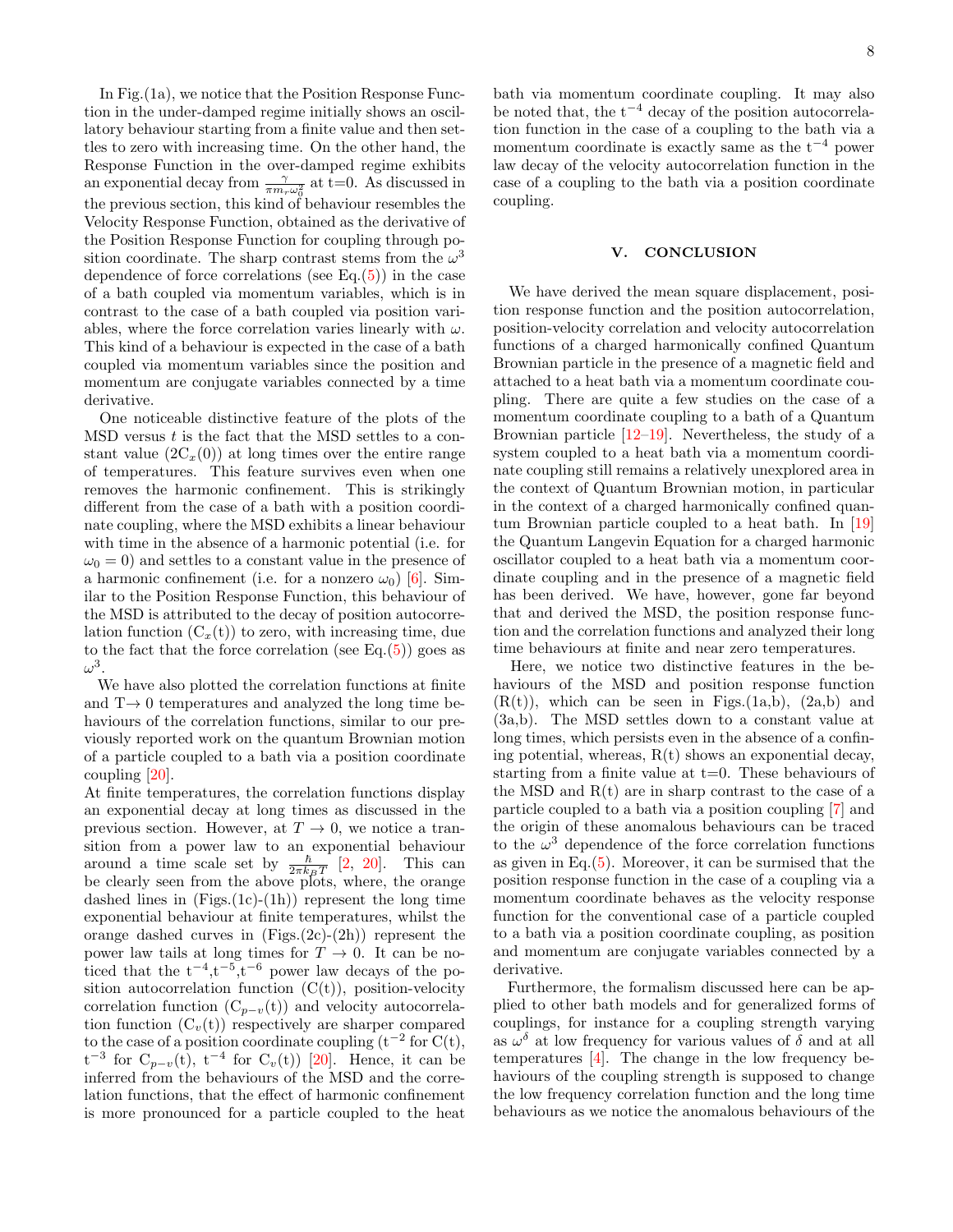MSD and R(t), due to the  $\omega^3$  dependence of the force correlation in the Fourier domain. This type of anomalous coupling can be realized practically, for example, when one considers the effect of black body electromagnetic field in Josephson junction [\[14,](#page-9-13) [25\]](#page-10-2).

We expect the results of our study to induce the experimentalists to test them in a state of the art cold atom laboratory, along the lines of the experiments carried out for anomalous diffusion of cold atoms [\[26](#page-10-3)[–29\]](#page-10-4).

#### APPENDIX

The position autocorrelation function is given by:

$$
C(t) = C_1(t) + C_2(t)
$$
 (48)

where,

$$
C_1(t) = (-2\pi i) \sum_{j=1}^{4} \left( Res[C(\omega) exp(-i\omega t), p_j] \right) \tag{49}
$$

$$
C_2(t) = (-i\hbar\Omega_{th})\sum_{n=1}^{\infty} R''(-in\pi\Omega_{th})exp(-n\pi\Omega_{th}t)
$$
 (50)

 $Res[C(\omega)exp(-i\omega t), p_j]$  is the residue of  $C(\omega)exp(-i\omega t)$ corresponding to pole at  $p_j$ 

$$
I_{1} = Res[C(\omega)exp(-i\omega t), p_{1}]
$$
\n
$$
= \left[\frac{e^{-\frac{it\left(-m(\omega_{c}+i\gamma)+\sqrt{4m_{r}^{2}\omega_{0}^{2}+m^{2}(\omega_{c}+i\gamma)^{2}}\right)}{2m_{r}}}\left(2im_{r}^{2}\omega_{0}^{2}+m\left(\sqrt{4m_{r}^{2}\omega_{0}^{2}+m^{2}(\omega_{c}+i\gamma)^{2}}-m(\omega_{c}+i\gamma)\right)\left(-i\omega_{c}+\gamma\right)\right)\left(\frac{\gamma m_{r}}{\pi\omega_{0}^{2}}\right)\hbar}{16mm_{r}^{2}\pi\gamma\sqrt{4m_{r}^{2}\omega_{0}^{2}+m^{2}(\omega_{c}+i\gamma)^{2}}}\right]\times
$$
\n
$$
coth\left(\frac{\sqrt{4m_{r}^{2}\omega_{0}^{2}+m^{2}(\omega_{c}+i\gamma)^{2}-m(\omega_{c}+i\gamma)}\right)}{2m_{r}\Omega}\right)\tag{51}
$$

$$
I_{2} = Res[C(\omega)exp(-i\omega t), p_{2}]
$$
\n
$$
= \left[\frac{ie^{i\left(m(\omega_{c}+i\gamma)+\sqrt{4m_{r}^{2}\omega_{0}^{2}+m^{2}(\omega_{c}+i\gamma)^{2}}\right)}}{2^{m_{r}}}\left(2m_{r}^{2}\omega_{0}^{2}+m\left(\sqrt{4m_{r}^{2}\omega_{0}^{2}+m^{2}(\omega_{c}+i\gamma)^{2}}+m(\omega_{c}+i\gamma)\right)(\omega_{c}+i\gamma)\right)\left(\frac{\gamma m_{r}}{\pi\omega_{0}^{2}}\right)\hbar}\right] \times
$$
\n
$$
coth\left(\frac{\sqrt{4m_{r}^{2}\omega_{0}^{2}+m^{2}(\omega_{c}+i\gamma)^{2}+m(\omega_{c}+i\gamma)}}{2m_{r}\Omega}\right)\tag{52}
$$

$$
I_{3} = Res[C(\omega)exp(-i\omega t), p_{3}]
$$
\n
$$
= \left[\frac{e^{-\frac{it(m(\omega_{c}-i\gamma)+\sqrt{4m_{r}^{2}\omega_{0}^{2}+m^{2}(\omega_{c}-i\gamma)^{2}})}}{2m_{r}} \left(2im_{r}^{2}\omega_{0}^{2}+m\left(\sqrt{4m_{r}^{2}\omega_{0}^{2}+m^{2}(\omega_{c}-i\gamma)^{2}}+m(\omega_{c}-i\gamma)\right)(i\omega_{c}+\gamma)\right)\left(\frac{\gamma m_{r}}{\pi\omega_{0}^{2}}\right)\hbar}{16mm_{r}^{2}\pi\gamma\sqrt{4m_{r}^{2}\omega_{0}^{2}+m^{2}(\omega_{c}-i\gamma)^{2}}} \right]\times
$$
\n
$$
\coth\left(\frac{\sqrt{4m_{r}^{2}\omega_{0}^{2}+m^{2}(\omega_{c}-i\gamma)^{2}+m(\omega_{c}-i\gamma)}}{2m_{r}\Omega}\right)
$$
\n(53)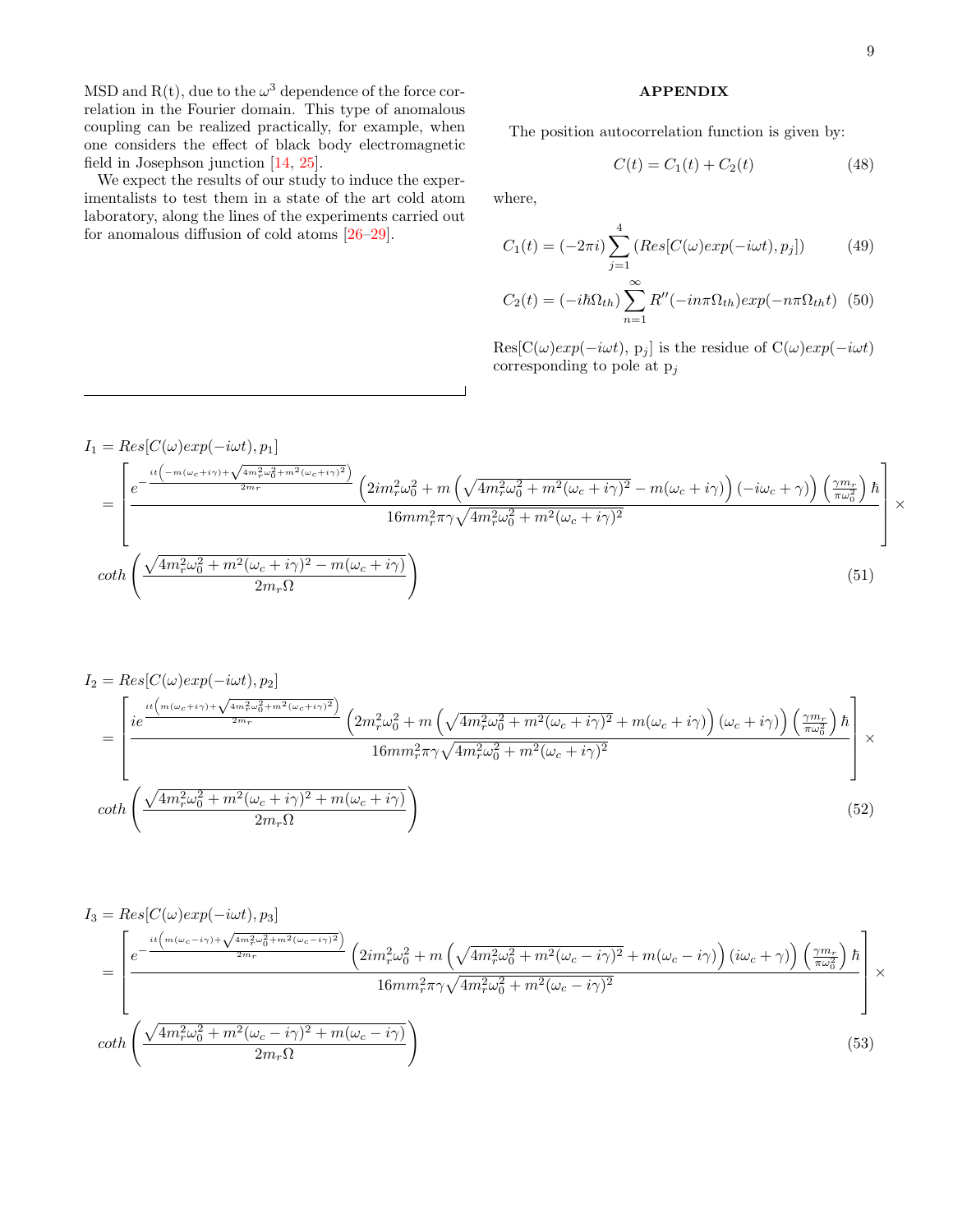$$
I_{4} = Res[C(\omega)exp(-i\omega t), p_{4}]
$$
\n
$$
= \left[\frac{e^{\frac{it\left(m(-\omega_{c}+i\gamma)+\sqrt{4m_{r}^{2}\omega_{0}^{2}+m^{2}(\omega_{c}-i\gamma)^{2}}\right)}}{2m_{r}}}\left(2im_{r}^{2}\omega_{0}^{2}+m\left(-\sqrt{4m_{r}^{2}\omega_{0}^{2}+m^{2}(\omega_{c}-i\gamma)^{2}}+m(\omega_{c}-i\gamma)\right)(i\omega_{c}+\gamma)\right)\left(\frac{\gamma m_{r}}{\pi\omega_{0}^{2}}\right)\hbar}\right] \times
$$
\n
$$
coth\left(\frac{\sqrt{4m_{r}^{2}\omega_{0}^{2}+m^{2}(\omega_{c}-i\gamma)^{2}+m(-\omega_{c}+i\gamma)}}{2m_{r}\Omega}\right)\tag{54}
$$

Therefore, the position autocorrelation function is given by:

$$
C(t) = (-2\pi i) (I_1 + I_2 + I_3 + I_4) + (-i\hbar\Omega_{th}) \sum_{n=1}^{\infty} R''(-in\pi\Omega_{th}) exp(-n\pi\Omega_{th}t)
$$
  
\n
$$
= (-2\pi i) (I_1 + I_2 + I_3 + I_4) + \frac{\hbar\pi^2 \Omega_{th}^4 \gamma e^{\pi\Omega_{th}t} (1 + 4e^{\pi\Omega_{th}t} + e^{2\pi\Omega_{th}t})}{mn_r\omega_0^6} - \frac{\hbar\pi^4 \Omega_{th}^6 \gamma (2m_r^1\omega_0^2 - m^2(\gamma^2 - 3\omega_c^2))}{mn_r^3\omega_0^{10}} \times \frac{e^{\pi\Omega_{th}t} (1 + 26e^{\pi\Omega_{th}t} + 66e^{2\pi\Omega_{th}t} + 26e^{3\pi\Omega_{th}t} + e^{4\pi\Omega_{th}t})}{(e^{\pi\Omega_{th}t} - 1)^6} + \dots
$$
\n(55)

- <span id="page-9-0"></span>[1] H. Grabert, U. Weiss, and P. Talkner, Quantum theory of the damped harmonic oscillator, [Z. Physik B - Condensed](https://doi.org/10.1007/BF01307505) Matter 55[, 87 \(1984\).](https://doi.org/10.1007/BF01307505)
- <span id="page-9-12"></span>[2] R. Jung, G. Ingold, and H. Grabert, Long-time tails in quantum brownian motion, [Phys. Rev. A](https://doi.org/10.1103/PhysRevA.32.2510) 32, 2510 [\(1985\).](https://doi.org/10.1103/PhysRevA.32.2510)
- [3] S.Sinha, Decoherence at absolute zero, [Physics Letters A](https://doi.org/10.1016/S0375-9601(97)00098-4) 228[, 1 \(1997\).](https://doi.org/10.1016/S0375-9601(97)00098-4)
- <span id="page-9-1"></span>[4] C. Aslangul, N. Pottier, and D. Saint-James, Quantum dynamics of a damped free particle, [J. Phys. France](https://doi.org/10.1051/jphys:0198700480110187100) 48, [1871 \(1987\).](https://doi.org/10.1051/jphys:0198700480110187100)
- <span id="page-9-2"></span>[5] G. W. Ford, J. T. Lewis, and R. F. O'Connell, Quantum langevin equation, Phys. Rev. A 37[, 4419 \(1988\).](https://doi.org/10.1103/PhysRevA.37.4419)
- <span id="page-9-9"></span>[6] U. Satpathi and S. Sinha, Quantum Brownian motion in a magnetic field: Transition from monotonic to oscillatory behaviour, [Physica A: Statistical Mechanics and its](https://doi.org/https://doi.org/10.1016/j.physa.2018.04.085) [Applications](https://doi.org/https://doi.org/10.1016/j.physa.2018.04.085) 506, 692 (2018).
- <span id="page-9-3"></span>[7] S. Bhattacharjee, U. Satpathi, and S. Sinha, Quantum langevin dynamics of a charged particle in a magnetic field: Response function, position–velocity and velocity autocorrelation functions, Pramana 96[, 53 \(2022\).](https://doi.org/10.1007/s12043-022-02295-1)
- <span id="page-9-4"></span>[8] X. L. Li, G. W. Ford, and R. F. O'Connell, Magneticfield effects on the motion of a charged particle in a heat bath, [Phys. Rev. A](https://doi.org/10.1103/PhysRevA.41.5287) 41, 5287 (1990).
- <span id="page-9-5"></span>[9] K. Fa, Anomalous diffusion in a generalized langevin equation, [Journal of Mathematical Physics](https://doi.org/10.1063/1.3187218) 50, 083301 [\(2009\).](https://doi.org/10.1063/1.3187218)
- [10] S. Mckinley and H. Nguyen, Anomalous diffusion and the generalized langevin equation, [Siam.J.Math.Anal](https://doi.org/10.1137/17M115517X) 50, [5119–5160 \(2018\).](https://doi.org/10.1137/17M115517X)
- <span id="page-9-6"></span>[11] G. Didier and H. Nguyen, The generalized langevin equation in harmonic potentials: Anomalous diffusion and equipartition of energy, [Communications in Mathemati-](https://doi.org/10.1007/s00220-022-04378-x)

[cal Physics \(2022\).](https://doi.org/10.1007/s00220-022-04378-x)

- <span id="page-9-7"></span>[12] A. Caldeira and A. Leggett, Path integral approach to quantum brownian motion, [Physica A: Statistical Me](https://doi.org/https://doi.org/10.1016/0378-4371(83)90013-4)[chanics and its Applications](https://doi.org/https://doi.org/10.1016/0378-4371(83)90013-4) 121, 587 (1983).
- [13] A. J. Leggett, Quantum tunneling in the presence of an arbitrary linear dissipation mechanism, [Phys. Rev. B](https://doi.org/10.1103/PhysRevB.30.1208) 30, [1208 \(1984\).](https://doi.org/10.1103/PhysRevB.30.1208)
- <span id="page-9-13"></span>[14] A. Cuccoli, A. Fubini, V. Tognetti, and R. Vaia, Quantum thermodynamics of systems with anomalous dissipative coupling, Phys. Rev. E 64[, 066124 \(2001\).](https://doi.org/10.1103/PhysRevE.64.066124)
- [15] Z.-W. Bai, J.-D. Bao, and Y.-L. Song, Classical and quantum diffusion in the presence of velocity-dependent coupling, Phys. Rev. E 72[, 061105 \(2005\).](https://doi.org/10.1103/PhysRevE.72.061105)
- [16] J.-D. Bao and Y.-Z. Zhuo, Anomalous dissipation: Strong non-markovian effect and its dynamical origin, Phys. Rev. E 71[, 010102 \(2005\).](https://doi.org/10.1103/PhysRevE.71.010102)
- $[17]$  J.-D. Bao, Y.-Z. Zhuo, F. A. Oliveira, and P. Hänggi, Intermediate dynamics between newton and langevin, Phys. Rev. E 74[, 061111 \(2006\).](https://doi.org/10.1103/PhysRevE.74.061111)
- [18] J. Ankerhold and E. Pollak, Dissipation can enhance quantum effects, Phys. Rev. E 75[, 041103 \(2007\).](https://doi.org/10.1103/PhysRevE.75.041103)
- <span id="page-9-8"></span>[19] S. Gupta and M. Bandyopadhyay, Quantum langevin equation of a charged oscillator in a magnetic field and coupled to a heat bath through momentum variables, Phys. Rev. E 84[, 041133 \(2011\).](https://doi.org/10.1103/PhysRevE.84.041133)
- <span id="page-9-10"></span>[20] S. Bhattacharjee, U. Satpathi, and S. Sinha, Long time tails in quantum brownian motion of a charged particle in a magnetic field, arXiv: 2201.09712 (2022).
- [21] B. U. Felderhof, On the derivation of the fluctuationdissipation theorem, [Journal of Physics A: Mathematical](https://doi.org/10.1088/0305-4470/11/5/021) [and General](https://doi.org/10.1088/0305-4470/11/5/021) 11, 921 (1978).
- <span id="page-9-11"></span>[22] J. Weber, Fluctuation dissipation theorem, [Phys. Rev.](https://doi.org/10.1103/PhysRev.101.1620) 101[, 1620 \(1956\).](https://doi.org/10.1103/PhysRev.101.1620)